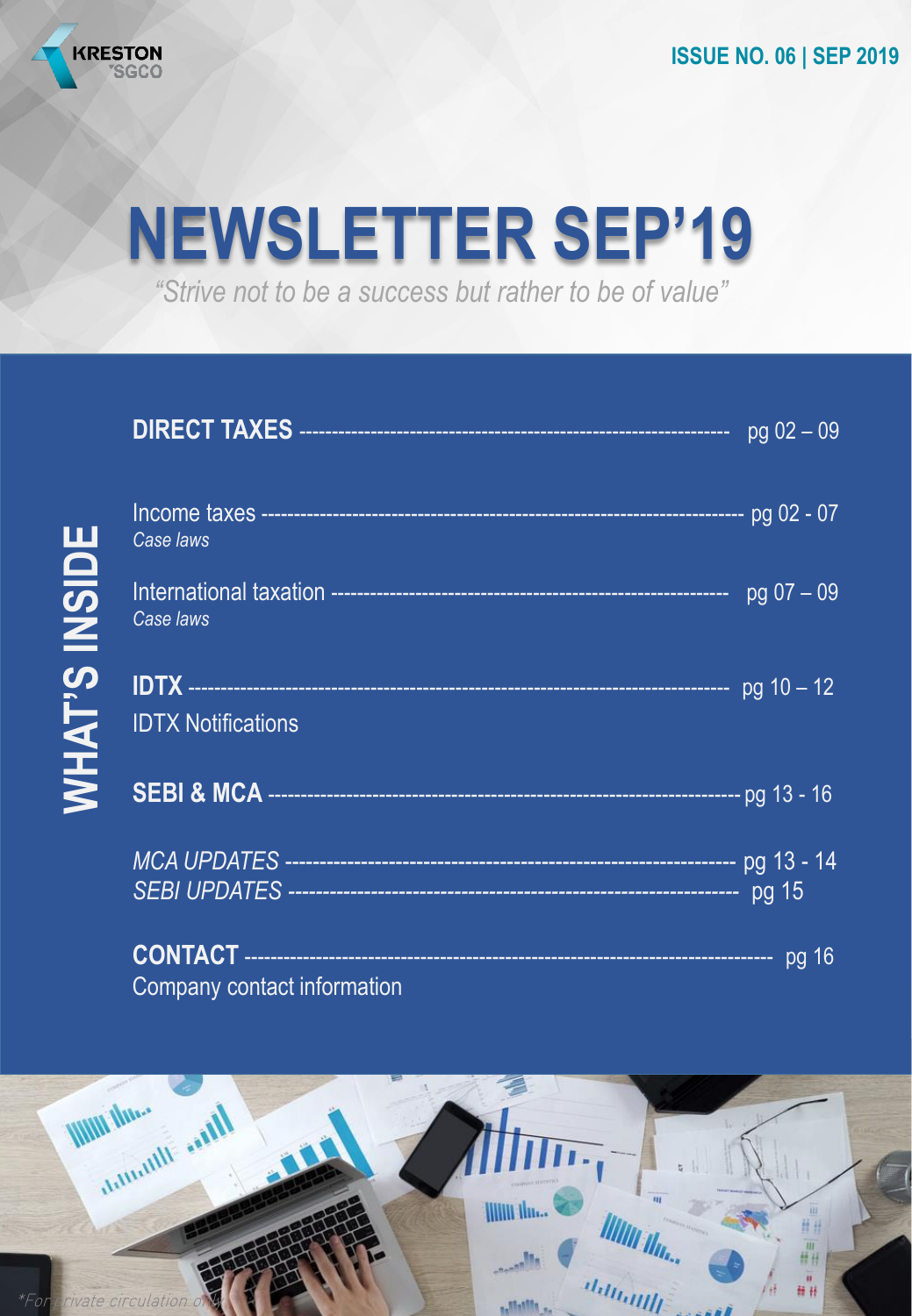

### **DIRECT TAX INCOME TAX**

#### **E-ASSESSMENT SCHEME, 2019**

*NOTIFICATION NO. S.O. 3264(E) [NO. 61/2019 (F.NO. 370149/154/2019-TPL)], DATED 12-9-2019* The Central Government in exercise of its powers laid out in u/s 143(3A) of the Act makes an scheme called as E – Assessment Scheme, 2019 which will come into force on the date of its publication in the Official Gazette. Scope of the Scheme The Scheme will be applicable to such territorial area, or persons or class of persons, or incomes or class of incomes, or cases or class of cases, as may be specified by the Board

#### **E-assessment Centres**

| <b>Unit</b>                  | <b>Functions</b>                                                                                                                                                                                                                                                                                                                                                                                                                                                                            |
|------------------------------|---------------------------------------------------------------------------------------------------------------------------------------------------------------------------------------------------------------------------------------------------------------------------------------------------------------------------------------------------------------------------------------------------------------------------------------------------------------------------------------------|
| National E-assessment Centre | Facilitate the conduct of e-assessment proceedings in a centralised manner                                                                                                                                                                                                                                                                                                                                                                                                                  |
| Regional e-assessment Centre | Facilitate the conduct of e-assessment proceedings in the cadre controlling<br>region of a Principal Chief Commissioner                                                                                                                                                                                                                                                                                                                                                                     |
| Assessment units             | Determination of any liability (including refund)<br>$\checkmark$<br>Seeking information or clarification on points or issues so identified<br>✓<br>✓<br>Analysis of the material furnished by the assessee or any other<br>person<br>✓<br>Other Functions as necessary                                                                                                                                                                                                                     |
| Verification units           | Perform the function of verification, which includes enquiry, cross<br>verification, examination of books of accounts, examination of witnesses and<br>recording of statements, and such other functions                                                                                                                                                                                                                                                                                    |
| <b>Technical units</b>       | Providing technical assistance which includes any assistance or advice on<br>legal, accounting, forensic, information technology, valuation, transfer<br>pricing, data analytics, management or any other technical matter                                                                                                                                                                                                                                                                  |
| <b>Review units</b>          | Review of draft assessment order which includes whether -<br>$\checkmark$<br>relevant and material evidence has been brought on record<br>$\checkmark$<br>relevant points of fact and law have been duly incorporated<br>$\checkmark$<br>addition or disallowance made has been discussed<br>applicable judicial decisions have been considered and dealt with<br>$\checkmark$<br>checking for arithmetical correctness of modifications proposed<br>✓<br>such other functions as necessary |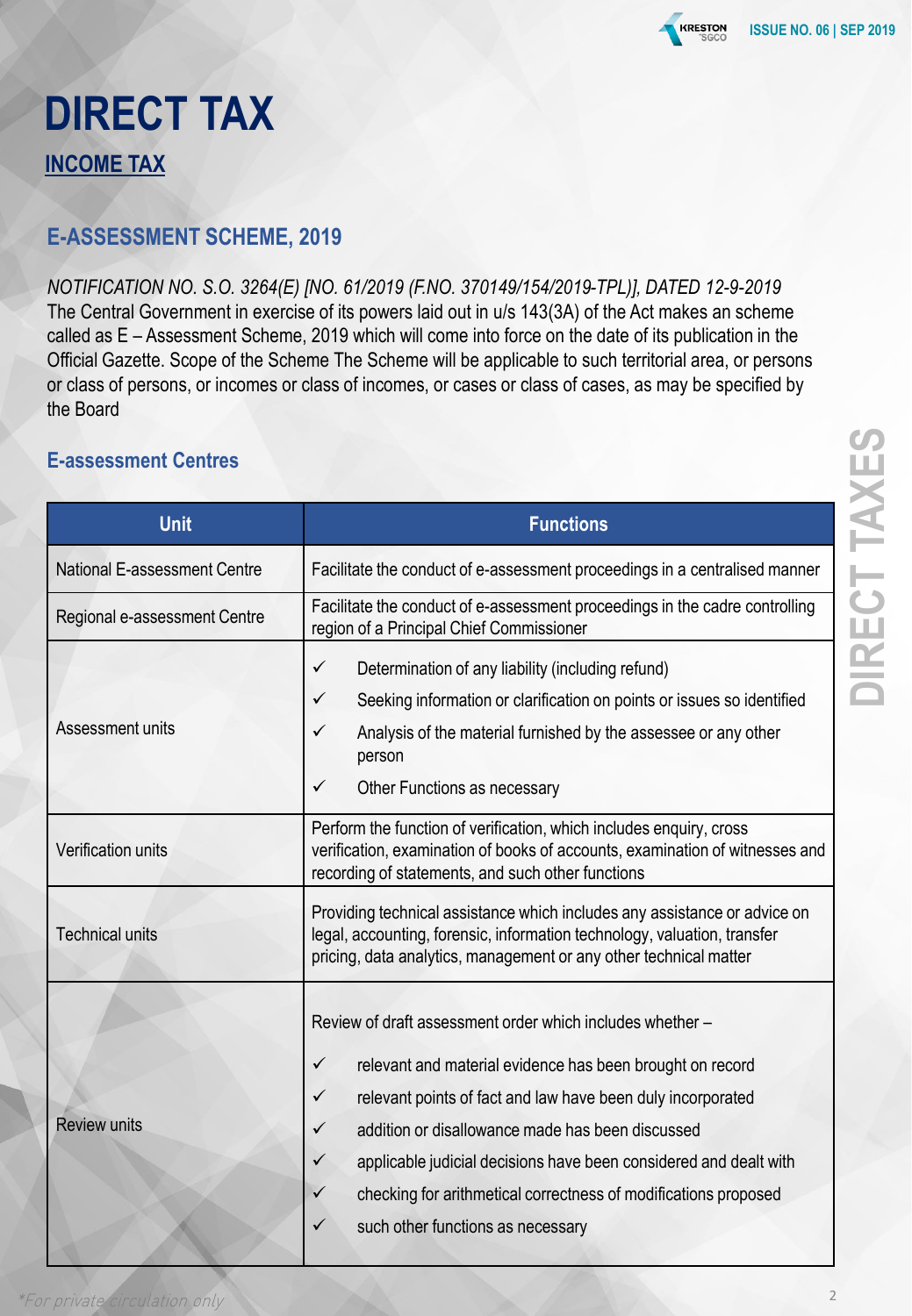

#### **Procedure for E-assessment**

- 1) National e-Assessment Centre shall serve a notice upon an assessee u/s 143(2) specifying the issues for selection of his case.
- 2) The assessee may within 15 days file his response in respect of the notice received above.
- 3) National e-Assessment Centre through automated allocation system wil assign the case of the assessee to a specific assessment unit in any one Regional eassessment Centre
- 4) Assessment unit may make a request to National e-Assessment Centre for the following – a. Assessee or any other person – to obtain further information, documents or evidence b. Verification unit – to conduct of certain inquiry or verification c. Technical Unit – for seeking technical assistance
- 5) On receipt of the request at point 4 above, National e-assessment centre shall –
- a. Issue appropriate notice or requisition to the assessee asking for the required information as required by the assessment unit
- b. Assign a request to a verification unit verification unit through an automated allocation system
- c. Assign a request to a technical unit in any one Regional e-assessment Centres through an automated allocation system
- 6) Assessment unit after taking into account all the relevant material on record prepare a draft assessment order in writing by either accepting or modifying the returned income of the assessee and send such copy of order to

National e-assessment centre alongwith details of penalty proceedings to be initiated therein

**KRESTON** 

- 7) National e-assessment centre shall examine the said order based on risk management strategy specified by the Board, where it may decide to –
- a. Finalise the draft assessment order and serve a copy and notice of penalty proceedings to the assessee alongwith demand notice
- b. Providing an opportunity to the assessee as to why the why the assessment should not be completed as per the draft assessment order
- c. Assigning to Review unit in any one Regional e-assessment Centre for review of such order

8) Review unit may decide the following – a. concur with the draft assessment order and intimate to National e-assessment centre b. Sends its suggestion for modification to National e-assessment centre

9) National e-assessment unit upon receiving the concurrence of review unit follow the procedure laid down in (a) or (b) in 7 above 1

0) National e-assessment unit upon receiving the suggestions for modifications from review unit intimate the same to the Assessment Unit

11) After considering the modifications as suggested, the Assessment Unit shall send a final draft assessment order to the National eassessment Centre

12) National e-assessment unit upon receiving the final draft assessment order follow the procedure laid down in (a) or (b) in 7 above

13) Where the assessee was show caused as above may submit the response on or before the due date as mentioned in the said notice

14) The National E-assessment centre shall where no response is received, finalise the draft assessment order or where response is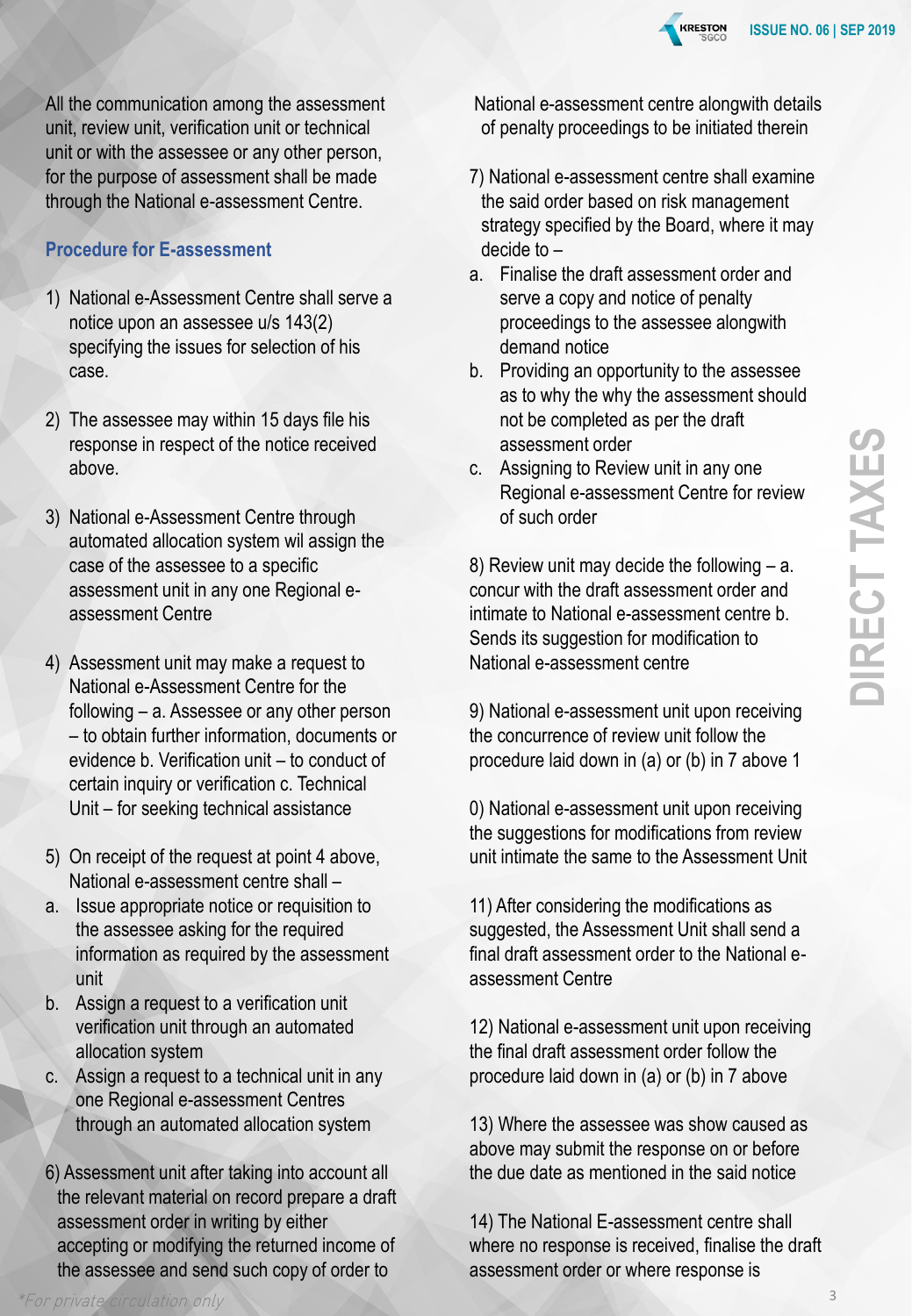

received forward the same to the Assessment Unit

15) Assessment Unit after taking into consideration the said response finalise the draft assessment order and forward the same to National e-assessment centre

16) National e-assessment centre upon receiving the final draft assessment order –

- a. Finalise the draft assessment order where no modification prejudicial to the interest of the assessee is proposed
- b. provide an opportunity to the assessee where modification prejudicial to the interest of the assessee is proposed

17) After completion of the assessment, National e-assessment unit shall forward the electronic records to the Assessing Officer having jurisdiction over such case for imposition of penalty, collection and recovery of demand, rectification of mistake, giving effect to appellate orders, submission of remand report, or any other report, to be furnished, or any representation to be made, or any record to be produced before the Commissioner (Appeals), Appellate Tribunal or Courts, as the case may be, proposal seeking sanction for launch of prosecution and filing of complaint before the **Court** 

18) Notwithstanding anything contained in point 17, National e-assessment centre transfer the case to the Assessing Officer having jurisdiction over such case, at any stage of the assessment.

#### **Penalty proceedings for non-compliance**

- 1) During the course of proceedings, any unit may send recommendation for initiation of any penalty proceedings to the National eassessment Centre, for non-compliance of any notice, direction or order issued under this Scheme.
- 2) The National e-assessment Centre shall issue a notice to the assessee calling upon him to show cause as to why penalty

should not be imposed.

- 4) The response received shall be the send by National e-assessment centre to the concerned unit
- 5) The said unit shall after taking into consideration the response, make a draft penalty order and forward the same to National e-assessment centre or drop the penalty proceedings and intimate the same to National e-assessment centre. 5) The National e-assessment Centre shall levy the penalty as per the said draft order of penalty and serve a copy of the same on the assessee.

#### **Appellate Proceedings**

An appeal against the order passed by the National e-assessment centre under this scheme shall lie before the CIT (A) having jurisdiction over the Jurisdictional AO.

#### **Exchange of communication exclusively by electronic mode**

All the communications between the National eassessment Centre and Assessee or his AR, among the units internally shall be exchanged exclusively by electronic mode.

#### **Delivery of electronic record**

Every notice or order or any other electronic communication shall be delivered to the assessee on his registered account or registered email address (incl AR's email ID) or Mobile App followed by real time alert.

#### **Hearings**

Where modification is proposed in the draft assessment order, the assessee or his AR is entitled to make his oral submission or present his case before the income-tax authority under this scheme and such hearing shall be conducted exclusively through video conferencing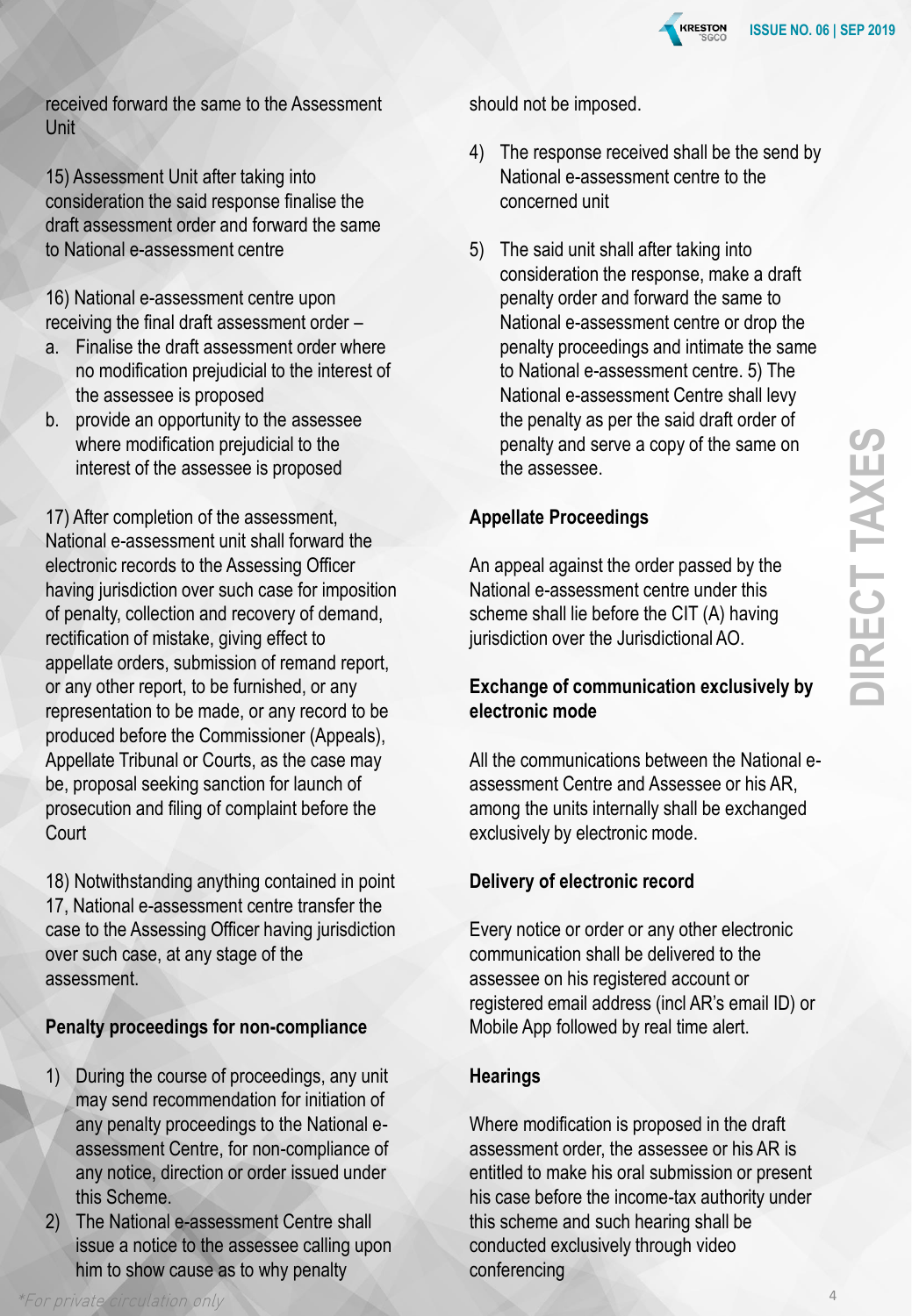

Any examination or recording of the statement of the assessee or any other person (other than 133A of the Act) shall be conducted by an income-tax authority in any unit under this

Scheme, exclusively through video conferencing. **For definitions of various phrases mentioned in the above paragraphs one may refer to the Notification issued in this regard.**

#### **COST INFLATION INDEX**

Notification No SO 3266(E) [NO. 63/2019 (F.NO. 370142/11/2019-TPL)], DATED 12-9-2019

The Central Government notifies Cost Inflation Index for FY 2019-20 as 289. This shall come into force with effect from the 1st day of April, 2020 and shall accordingly apply to the Assessment Year 2020-2021 and subsequent years.

#### **CONSOLIDATED CIRCULARS ON START UPS**

Circular No. 22/2019 [F.NO. 173/149/2019-ITA-I], DATED 30-8-2019 This circular consolidates all these circulars and further clarifies as under:—

**1. Assessment of Startups** Procedure for pending assessments of Startups was provided in circular No. 16/2019 dated 7th of August, 2019. The same has been listed below –

| <b>Criteria</b> |                                                                                  | <b>Impact</b>                                                                                  | <b>Completion</b>  |
|-----------------|----------------------------------------------------------------------------------|------------------------------------------------------------------------------------------------|--------------------|
| Startup-        |                                                                                  | Contention of the                                                                              | 30th September,    |
|                 | Recognised by Department for Promotion of Industry and<br>Internal Trade (DPIIT) | assessee will be<br>summarily accepted                                                         | 2019               |
|                 | Filed Form No. 2                                                                 |                                                                                                |                    |
|                 | Limited Scrutiny – issue on applicability of $56(2)$ (viib)                      |                                                                                                |                    |
| $Startup -$     |                                                                                  | Issue of 56(2)(viib) will                                                                      | 31st October, 2019 |
|                 | Recognised by Department for Promotion of Industry and<br>Internal Trade (DPIIT) | not be pressed and other<br>issues will be inquired<br>only after obtaining<br>approval of the |                    |
|                 | Filed Form No. 2                                                                 |                                                                                                |                    |
|                 | <b>Complete Scrutiny</b>                                                         | supervisory authority                                                                          |                    |
| $Startup -$     |                                                                                  | Inquiry can be done only                                                                       | 31st October, 2019 |
|                 | Recognised by Department for Promotion of Industry and<br>Internal Trade (DPIIT) | after obtaining approval<br>of the supervisory<br>authority                                    |                    |
|                 | Not Filed Form No. 2                                                             |                                                                                                |                    |
|                 | <b>Complete Scrutiny</b>                                                         |                                                                                                |                    |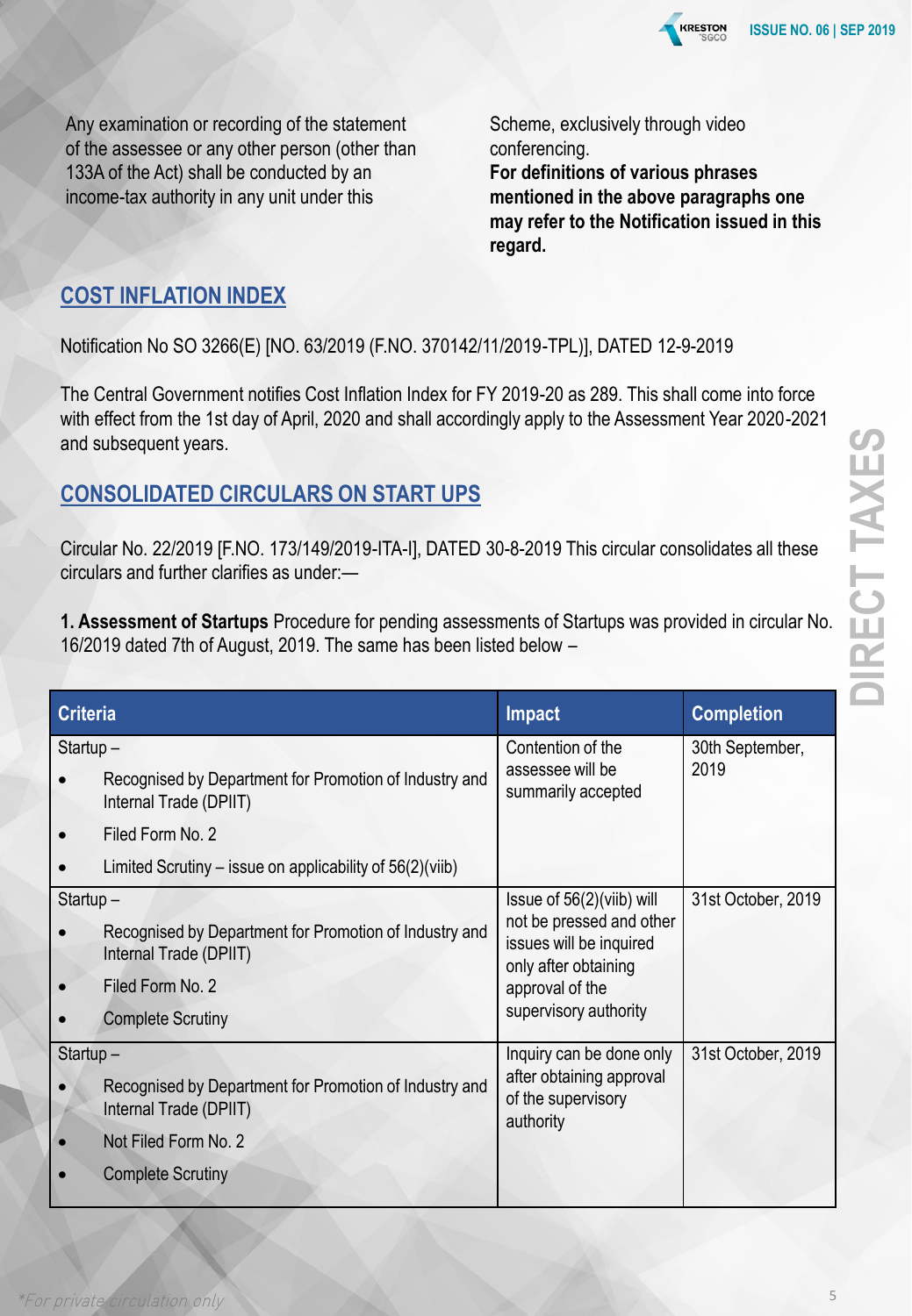

#### **2. Procedure for addition made u/s 56(2)(viib) in the past assessment**

The following procedure is laid down with regard to addition made under section 56(2)(viib) of the Act in assessment order passed before 19th February, 2019:—

- 1) Where the appeal is pending before CIT (A), CIT (A) shall pass an order before 31.12.2019 after considering that the assessee have filed form no. 2 and provisions for section 56(2)(viib) is not applicable before Feb 2019. The department shall not file further appeal against the issue of section 56(2)(viib).
- 2) Where the appeal is pending before ITAT, the department shall not press the ground on issue of addition under section 56(2)(viib).

#### **3. Income-tax demand**

No Outstanding Demand shall be pursed and no communication shall be made with the assessee in respect of additions made under section 56(2)(viib). With respect to other demands, the same shall be pursed after the demand has been confirmed by ITAT.

#### **INTERCHANGEABILITY OF PAN WITH AADHAR - AMENDMENT IN RULE 114**

#### **Notification G.S.R. NO 614(E) [NO. 59/2019 (F.NO. 370142/13/2019-TPL)], DATED 30-8- 2019**

With effect from 1st day of September, 2019 the following shall be applicable –

Insertion of New sub rule (1A) which states that, any person who has not been allotted PAN but possesses Aadhar number and has furnished such number in lieu of PAN as per section 139A (5E) shall be deemed to be applied for allotment of PAN and not further application or submission of documents are required to be submitted under this rule. Insertion of New sub rule (1B) which states that, any person who has not been allotted PAN but possesses Aadhaar number may apply for

PAN u/s 139A (1) or 139A (1A) or 139A (3) to authorities mentioned in sub rule 2 of this rule by intimating his Aadhar number and no further application or submission is required Insertion of New sub rule (1C) which states that, On receipt of information under sub rule (1A) or (1B), The Principal Director General of Incometax (Systems) or Director General of Incometax (Systems) shall authenticate his Aadhar number.

#### **TAXATION LAWS (AMENDMENT) ORDINANCE, 2019**

#### **Sec 115BAA – Tax Applicable for certain domestic companies**

Any domestic company has an option to pay tax @ 22% on the total income provided that the company will not claim any deduction or set off loss as prescribed. The option needs to be exercised before the due date of filing of Return of Income for AY 2020-21 or subsequent AY. Option once exercised cannot be withdrawn for that AY or subsequent AY. Surcharge rate, for the purpose of advance tax will be 10%.

#### **Sec 115BAB – Tax Applicable for certain domestic manufacturing companies**

Any domestic manufacturing company has an option to pay tax  $\omega$  15% on the total income provided that the company will not claim any deduction or set off loss as prescribed. Further, the said company should be incorporated on or after 01.10.2019 and should have started manufacturing operation on or before 31.03.2023. The said company shall be engaged in the manufacturing or production of an article or thing and research in distribution of such article or thing. The option needs to be exercised before the due date of filing of Return of Income for AY 2020-21 or subsequent AY. Option once exercised cannot be withdrawn for that AY or subsequent AY. Surcharge rate, for the purpose of advance tax will be 10%.

#### **Amendment in section 115JB – MAT**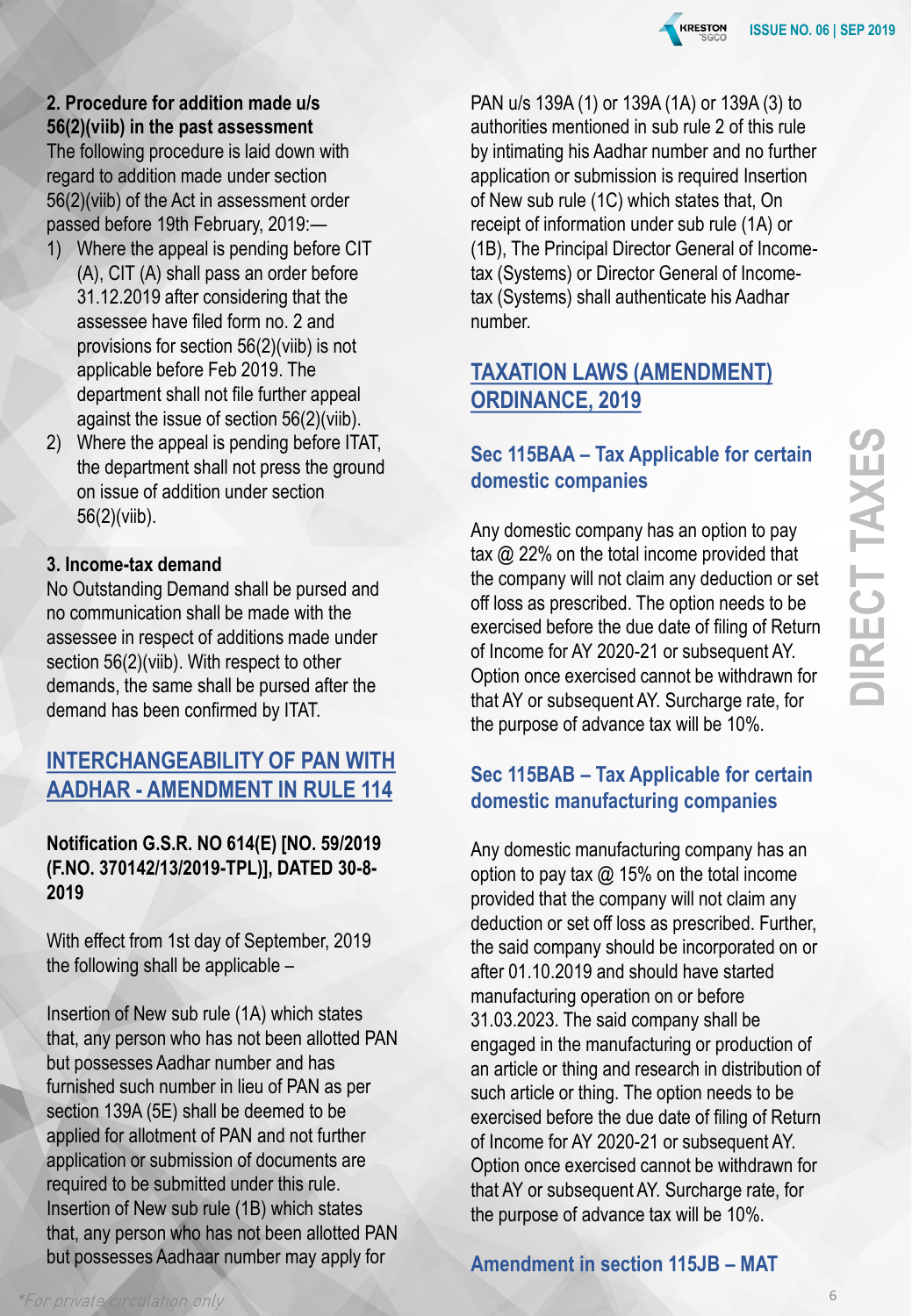

Companies exercising the option referred u/s 115BAA or 115BAB have been excluded from the applicability of MAT Tax rate u/s 115JB have been reduced to 15% from 18.5% with effect from 01.04.2020.

#### **Section 115QA – Buy Back Tax**

Where the public announcement has been made before 05.07.2019, no buy back tax will be applicable on shares listed on recognised stock exchange.

#### **Applicability of enhanced Surcharge rate of 27% / 35%**

Capital gains arising on sale of equity shares or unit of equity oriented fund referred to in section 111A or 112A shall be excluded from the applicability of enhanced surcharge rate of 27% / 35%.

Incomes derived by Foreign Institutional Investors from securities are also excluded from the applicability of enhanced surcharge rate of 27% / 35%.

#### **INTERNATIONAL TAXATION**

#### **DCIT, Circle 2, Pune Vs Kumar Kondiba Shingare [ITAT Pune] (AY 2003-04 to AY 2007-08) [TS-562-ITAT-2019(PUN)]**

*"Charges paid by the Assessee to Taiwan's vendors towards T&D charges failed to pass the "twin tests" (services should be rendered in India and services should be utilized in India). Considering the facts that no human intervention was demonstrated for receiving any technical services supplied by the testing parties, the payments made by the Assessee couldn't be categorized as FTS"*

#### **Facts:**

- The Assessee, proprietor of Kumar Enterprises ("the Assessee") was engaged into the trading business of engineering goods, which were mainly imported.
- 

One of the major customers of the Assessee was M/s TATA Motors

- During the year, the Assessee imported customized engineered goods as per the specifications supplied by the TATA Motors. Also, an Agreement was executed between TATA Motors and the Assessee in this relation
- As per the said agreement, Tata Motors required the Assessee to get certain products developed as per Drawings provided by them and also instructed the Assessee to certify that the products were made as per the specifications and were compatible to the designs of cars manufactured by the TATA **Motors**
- The Assessee in turn entered into agreement with vendors (M/s Photon Electronic located in Taiwan) for developing, manufacturing and testing of the customized products ordered by M/s Tata Motors
- As per the said agreement, the Vendor was expected to supply the products to the Assessee as per the drawings of Tata Motors and was also expected to test these products before supplying the same to the Assessee. Development and testing were carried out by a different party and the vendor (M/s Photon Electronic) was to claim the related development and testing charges as reimbursements from the Assessee. Accordingly, vendors made the payments to the developers and tester parties and Assessee was to reimburse the same to "Photon" on raising the separate invoice
- The Assessing Officer (AO) took a view that the reimbursements of Testing & Development charges (T & D charges) was income which is deemed to accrue or arise in India and covered within the meaning of Fees for Technical Services (FTS) as per section 9(1)(vii) of Income-tax Act, 1961 ("the Act"). Thus, the AO disallowed a sum of Rs.1,09,33,329/- for the AY 2007-08 invoking the provisions of section 40(a)(ia) of the Act.

7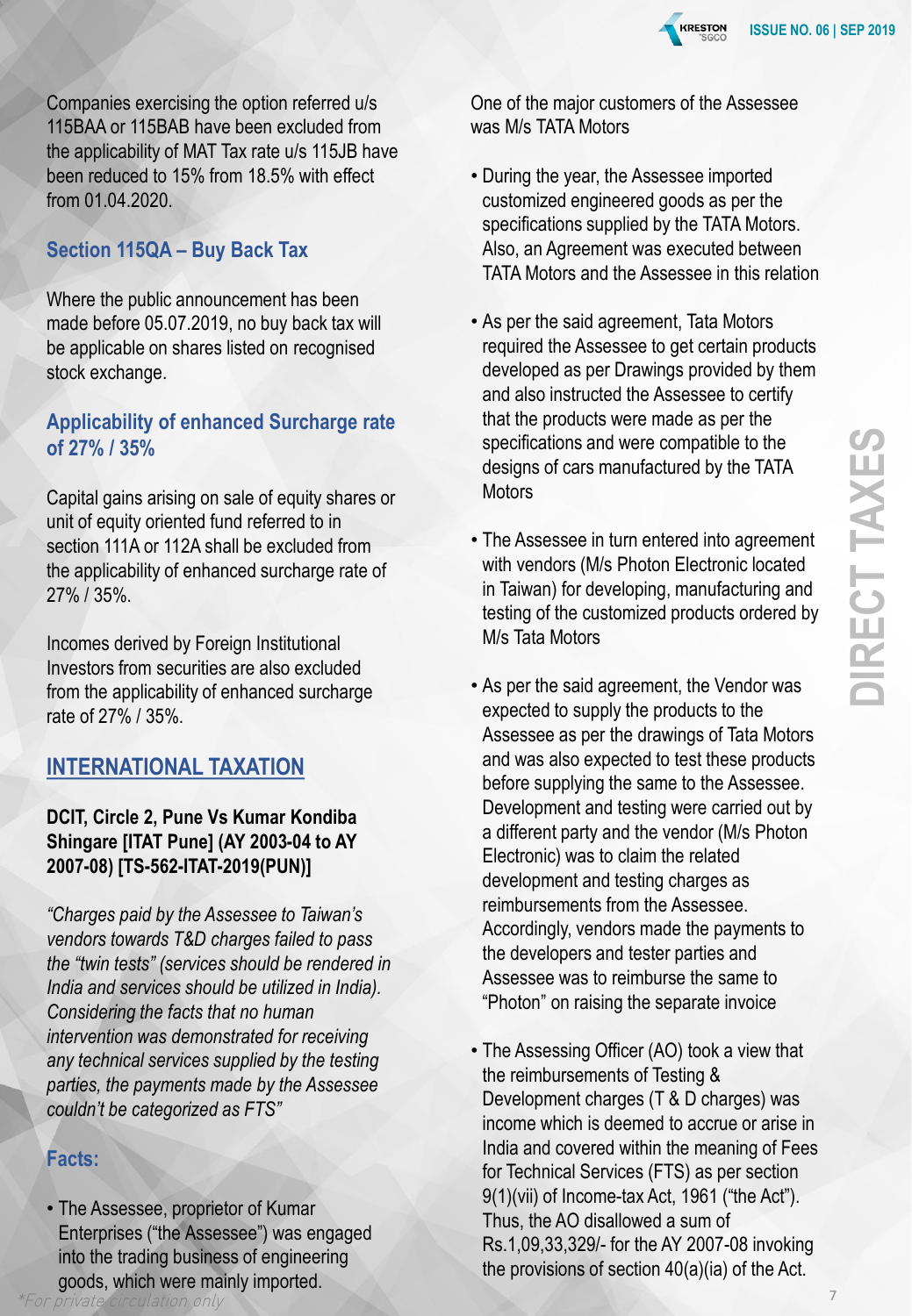

- Aggrieved, the Assessee filed the appeal before the CIT(A).
- Before the CIT(A), Assessee submitted that there was no requirement of making TDS u/s 195 of the Act considering that T&D Charges was in the nature of "reimbursement". Relying on various decisions on this issue, the Assessee argued by saying that testing charges goes subsumed in the product charges paid by the Assessee.
- According to the Assessee, reimbursement of expenditure of the non-resident was not taxable in India as it didn't have a Permanent Establishment ("PE") in India. He also mentioned that there were no DTAA provisions between India and Taiwan and therefore the provisions of section 9(1)(vii)(b) of the Act become relevant. Under the said provisions of section 9(1)(vii)(b), payments made against the "services rendered outside India" are not chargeable to tax.
- The Assessee referred to the invoices and submitted that the payment was made to nonresident in Taiwan, a vendor who rendered the services of testing activity outside India. Since the event of rendering of services took place in Taiwan only, the Assessee argued that the provisions of section 9(1)(vii)(b) of the Act were not applicable.
- The Assessee relied on various binding judgements including the judgement of the Hon'ble Supreme Court in the case of Ishikawa JMA-Harima Heavy Industries Ltd. vs. DIT, 288 ITR 408.
- Further, Assessee argued that the services availed by the Taiwan vendor on a product for delivery in India, did not constitute FTS. Referring to the agreements between the Assessee and Taiwan vendor, the Assessee submitted that TATA Motors provided the specification of the goods to be supplied to the Assessee and the Taiwan vendors were under obligation to supply the said products after the process of testing of quality.
- In view of the submissions of the assessee, CIT(A) gave the decision in assessee's favour and directed the AO to delete the additions.
- Aggrieved, the Revenue raised the appeal before the ITAT.

#### **Held:**

- As per the judgement of the Hon'ble Supreme Court in the case of Ishikawa JMA-Harima Heavy Industries Ltd. vs. DIT, the Services to be covered in the meaning of FTS u/s 9(1)(vii) of the Act, should satisfy the twin test i.e. - That the services should be rendered in India - That the services should be utilized in India Thus, the twin tests in present case were not met (i) the testing services were rendered in Taiwan and (ii) same were used by the Taiwan's vendor in Taiwan only. The provisions of section 9(1)(vii)(b) of the Act becomes active if the India is the 'sites' for both the above.
- Further, TDS u/s 195 can't be effected on the basis of retrospective amendment. As per the decision of the Hon'ble Bombay High Court in the case of CIT vs NGC Network (India) Pvt Ltd (ITA No 397 of 2015), irrespective of the retrospective amendment of section 9(1)(vi), TDS liability can't be fastened on a retrospective basis considering the principle of Lex Non Cogit Ad impossibilia (law does not compel a man to do what he cannot perform). In the present case, all the transactions with Vendors of Taiwan were already over (much before the retrospective amendment), and as such, the ratio laid down by the Honorable Bombay High Court in the NGC case (supra) applied aptly to the present situation.
- In the opinion of the ITAT, the charges paid by the Assessee to Taiwan's vendors towards T&D charges failed to pass the "twin tests". Considering the facts that no human intervention was demonstrated for receiving any technical services supplied by the testing parties, the payments made by the Assessee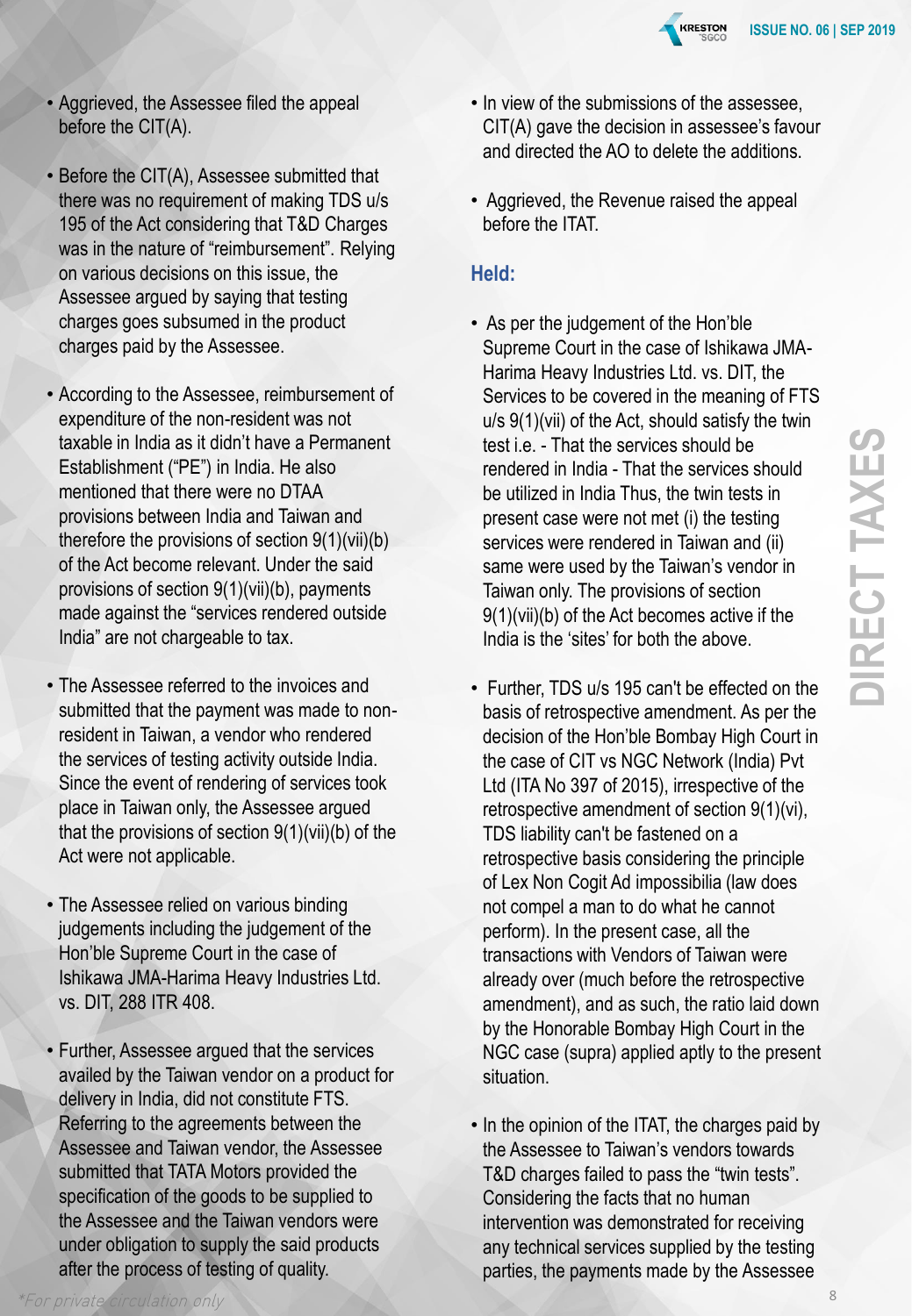

couldn't be categorized as FTS. Therefore, the decision given by CIT(A) was affirmed by the ITAT.

#### **REVIEW OF FDI POLICY ON VARIOUS SECTORS**

DIPP has vide Press Note No. 4 (2019 Series) amended Foreign Direct Investment ('FDI') policy for various sectors as follows:

• Contract Manufacturing permitted:

The extent FDI policy provides for 100% FDI under automatic route in manufacturing sector. There is no specific provision for Contract Manufacturing in the Policy.

Subject to the provisions of the FDI policy, foreign investment in 'manufacturing' sector is under automatic route. Manufacturing activities may be either self-manufacturing by the investee entity or contract manufacturing in India through a legally tenable contract, whether on Principal to Principal or Principal to Agent basis. Further, a manufacturer is permitted to sell its products manufactured in India through wholesale and/ or retail, including through e-commerce, without Government approval.

• Single Brand Retail Trading ('SBRT')- 100% under Automatic Route

All other conditions laid down for this sector are the same. Further one new condition has been added as follows:-

For the purpose of meeting local sourcing requirement, (i.e. 30% of the value of goods procured, will be done from India in respect of proposals involving foreign investment beyond 51%), all procurements made from India by the SBRT entity for that single brand shall be counted towards local sourcing, irrespective of whether the goods procured are sold in India or exported.

Further, the current cap of considering exports for 5 years only is proposed to be removed, to give an impetus to exports.

- The extant policy provided that only that part of the global sourcing shall be counted towards local sourcing requirement which is over and above the previous year's value. It has been now decided that entire sourcing from India for global operations shall be considered towards local sourcing requirement. (And no incremental value)
- For this purpose, 'sourcing of goods from India for global operations' shall mean value of goods sourced from India for global operations for that single brand (in INR terms) in a particular financial year directly by the entity undertaking SBRT or its group companies (resident or non-resident), or indirectly by them through a third party under a legally tenable agreement.
- An SBRT entity operating through brick and mortar stores can also undertake retail trading through e-commerce. However, retail trading through e-commerce can also be undertaken prior to opening of brick and mortar stores, subject to the condition that the entity opens brick and mortar stores within 2 years from date of start of online retail.
- Uploading/ Streaming of News & Current Affairs through Digital Media - 26% under Government Route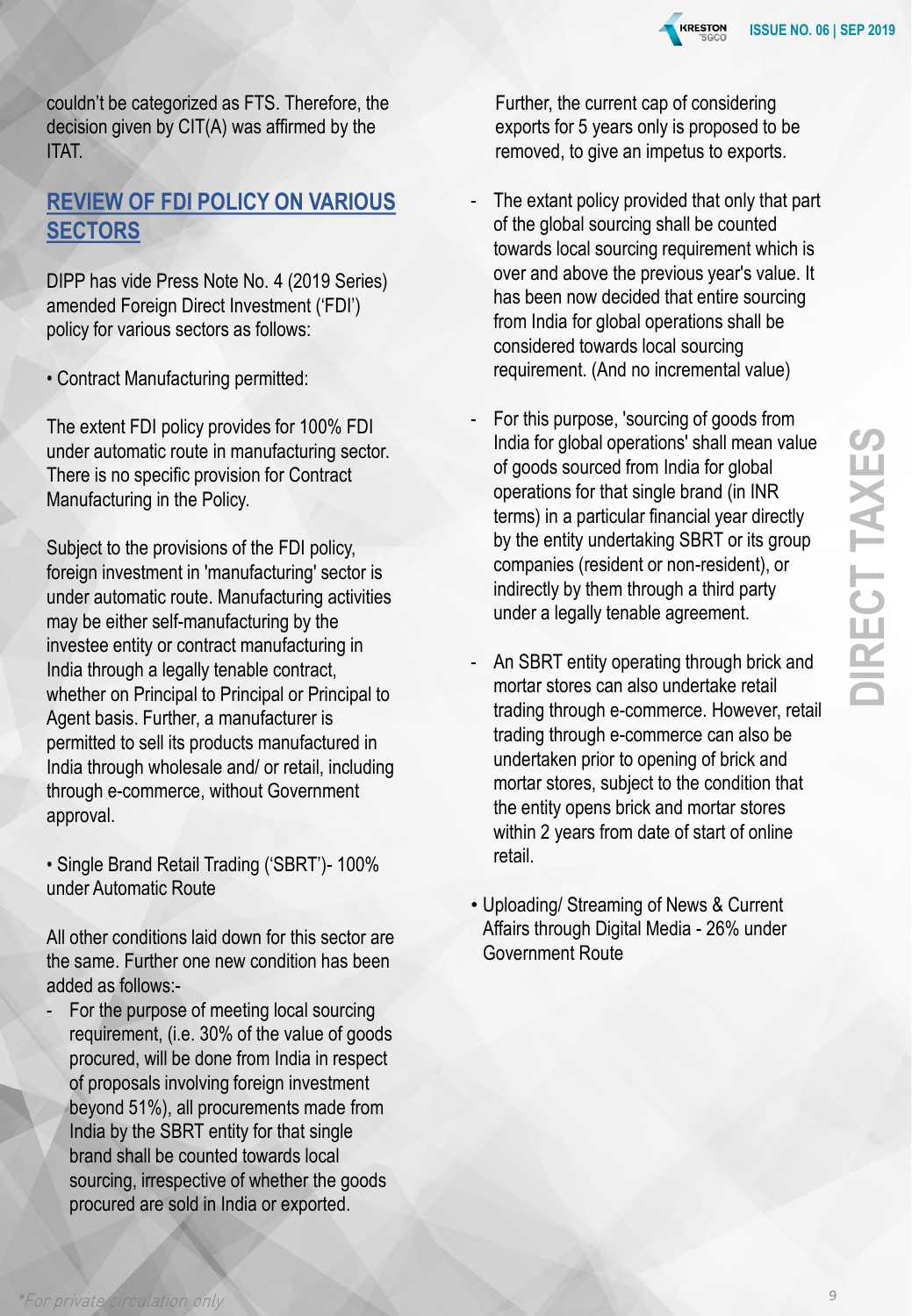## **INDIRECT TAX**

#### *• Circular No. 1072/05/2019 dated 25th September 2019*

Circular on Sabka Vishwas (Legacy Dispute Resolution) Scheme, 2019. This circular provides the taxpayer with more clarity about the overall structure of the scheme.

#### *• Notification no. 42/2019- Central Tax dated 24th September 2019*

The Provisions of clause 10, 11,12 and 26 of the CGST (Fourth Amendment) Rules, 2019 [notification no. 31/2019- Central Tax dated 28th June 2019] come into force w.e.f 24.09.2019

#### **• Notification no. 43/2019- Central Tax dated 24th September 2019**

New insertion in the Notification No.14/2019-Central Tax, dated the 7th March 2019 after serial no. 2 is as follows:

| $\mathbf{u} \cdot \mathbf{n}$ | 2202 10 10 | Aerated Water" |  |
|-------------------------------|------------|----------------|--|
|-------------------------------|------------|----------------|--|

#### **• Notification no. 14/2019, 15/2019- Central Tax dated 30th September 2019**

| Goods                                                          | <b>Old Rate</b> | <b>New Rate</b> |
|----------------------------------------------------------------|-----------------|-----------------|
| <b>Slide Fasteners</b>                                         | 18%             | 12%             |
| Marine Fuel 0.5% (FO)                                          | 18%             | 5%              |
| <b>Wet Grinders</b>                                            | 12%             | 5%              |
| Dried tamarind                                                 | 5%              | Nil             |
| Plates and Cups made up of leaves/flowers/bark                 | 5%              | Nil             |
| Cut and polished semi-precious stone                           | 3%              | 0.25%           |
| Railway wagons, coaches, rolling stock (Chapter 86)            | 5%              | 12%             |
| <b>Caffeinated Beverages</b>                                   | 18%             | 28%+12%Cess     |
| Polypropylene/ polyethylene Woven and Non-Woven Bags and sacks | 5%, 12%, 18%    | $12\%$ ,        |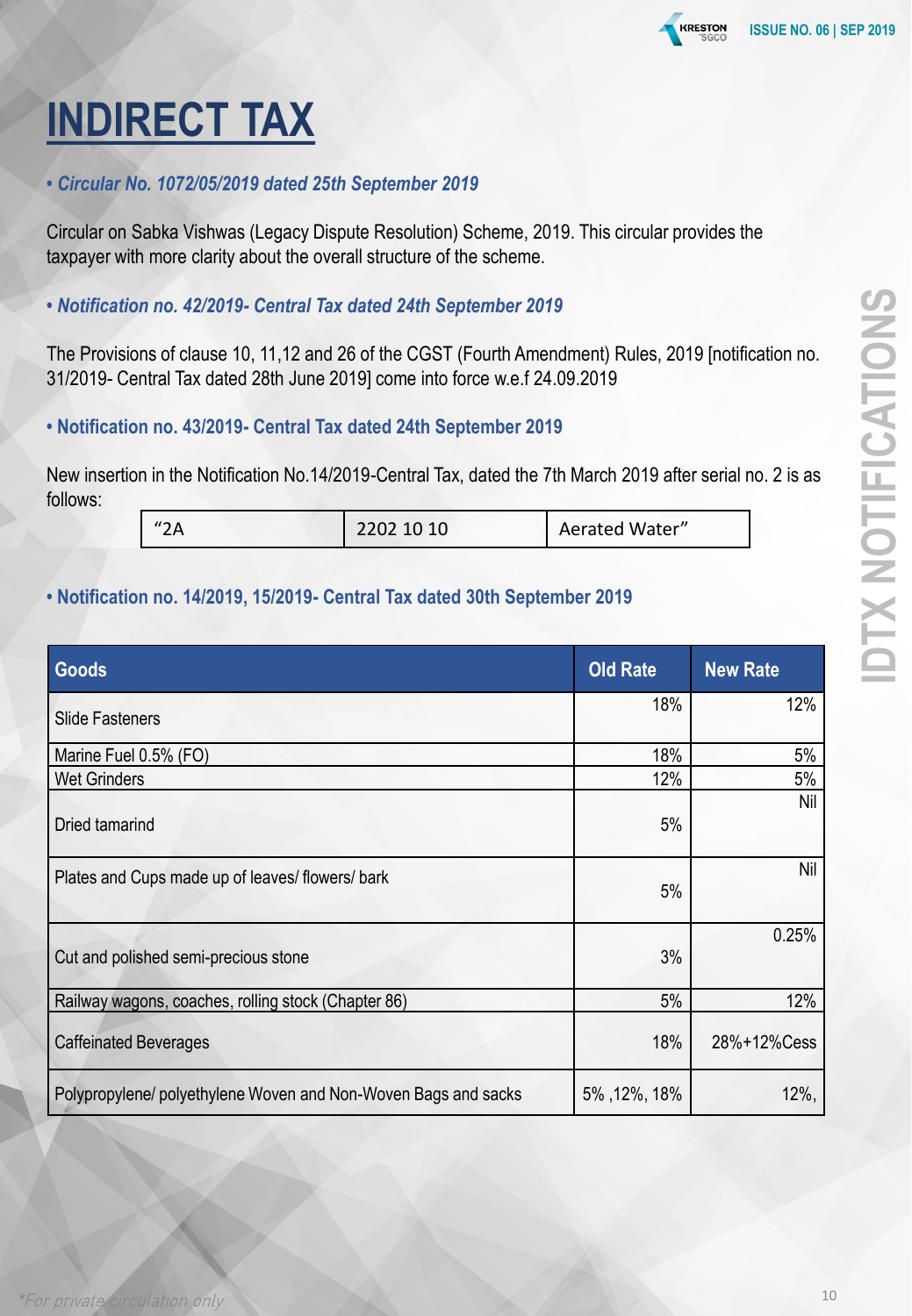

#### **• Notification no. 20/2019- Central Tax (Rate) dated 30th September 2019** *Changes in GST rate:*

| <b>Service Sector</b>               | <b>Condition or Transaction</b><br>Value per Unit (Rs) per day | <b>Old Rate</b> | <b>New Rate</b> |
|-------------------------------------|----------------------------------------------------------------|-----------------|-----------------|
|                                     | Rs 1000 and less                                               | 12%             | Nil             |
| <b>Hotel Accommodation Services</b> | Rs 1001 to Rs 7500                                             | 18%             | 12%             |
|                                     | Rs 7501 and more                                               | 28%             | 18%             |
| Outdoor Catering in premises having | Less than Rs. 7501                                             | 18%             | 5% without ITC  |
| daily tariff                        | Rs 7501 and more                                               | 18%             | 18%             |
|                                     | In relation to diamonds                                        | 5%              | 1.5%            |
| Job work services                   | Machine job work except in<br>relation to bus body building    | 18%             | 12%             |

#### **• Notification no. 21/2019- Central Tax (Rate) dated 30th September 2019**

| Sector      | <b>Exempt Service/ Goods</b>                                                               |
|-------------|--------------------------------------------------------------------------------------------|
| Warehousing | Services by way of storage or warehousing of cereals, pulses, fruits, nuts and vegetables, |
|             | spices, copra, sugarcane, jaggery, raw vegetable fibres such as cotton, flax, jute etc.,   |
|             | indigo, unmanufactured tobacco, betel leaves, tendu leaves, rice, coffee and tea.          |

#### **• Notification no. 23/2019- Central Tax (Rate) dated 30th September 2019**

Clarification on the applicability of provisions related to supply of development rights.

#### **• Notification no. 24/2019- Central Tax (Rate) dated 30th September 2019**

Amends notification no.7/2019- Central Tax(Rate) dated 29th March, 2019 by amending the entry related to cement.

#### **• Notification no. 25/2019- Central Tax (Rate) dated 30th September 2019**

Grant of liquor license by State Governments against payment of license fee to be considered as 'No Supply'.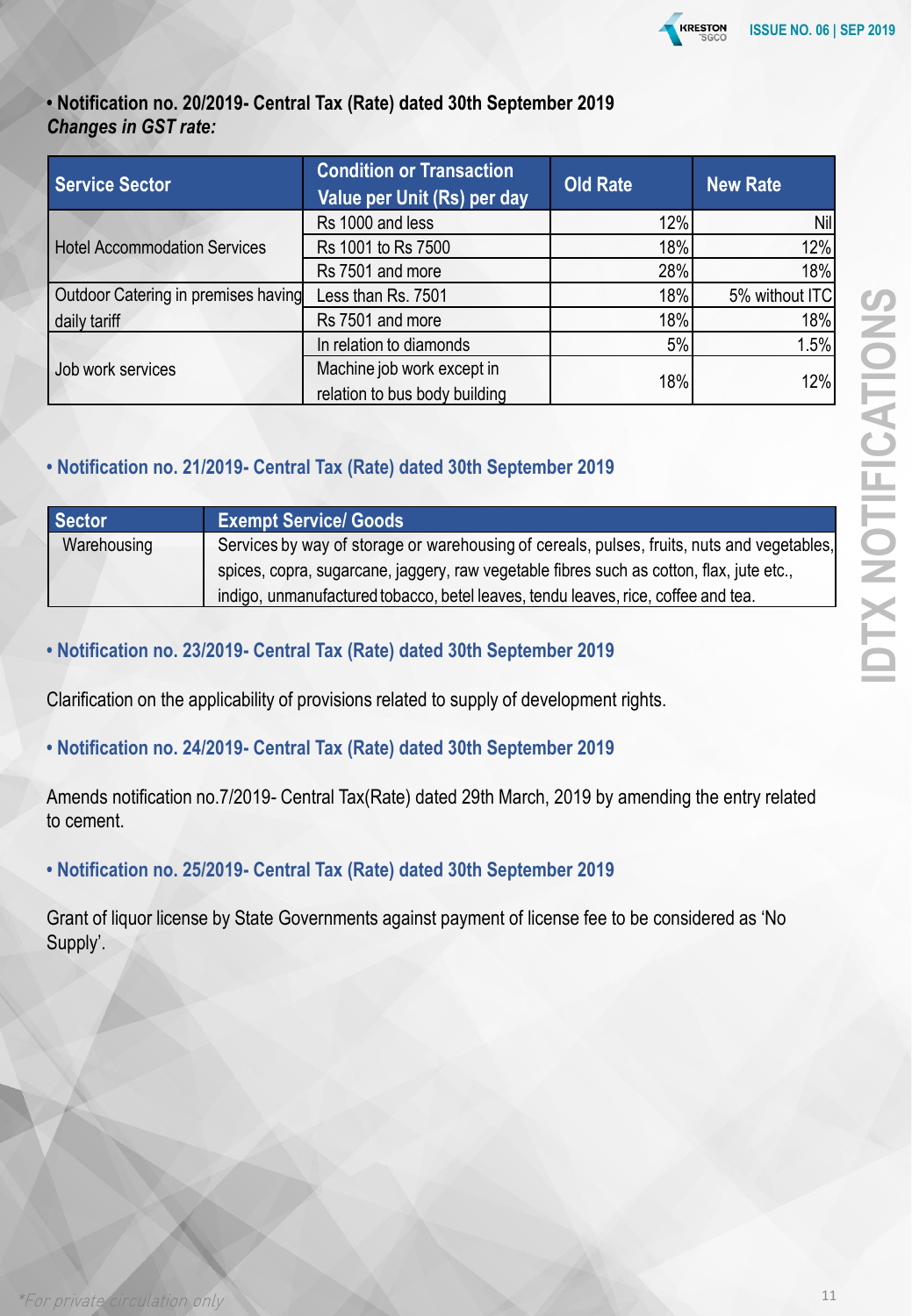**KRESTON** 

### **LEGAL UPDATES**

**Case of Bridge Hygiene Services Vs State Tax Officer reported in 2019-TIOL-2230-HC-Kerala GST; WP. No.25066 of 2019 (G) dt:23-09-2019** 

#### **Facts:**

Petitioner defaulted in filing of returns from July 2018 onwards. The case of the petitioner is that although there is a provision under the Act for an automatic setting aside of the best judgment assessment in circumstances where the registered dealer furnishes a valid return within 30 days of service of the assessment order, the petitioner sees this provision as futile in his case inasmuch as even if the petitioner were to file the returns within the extended time of 30 days from the date of receipt of the best judgment assessment orders, he would not be in a position to pay the admitted tax liability as reflected from the returns.

#### **Observation:**

Statutory provisions are clear with regard to the time frame within which the assessee has to file his return and pay tax based on the said returns if he wants the assessment done on best judgment basis to be cancelled. Statutory provisions enable the assessee, who is aggrieved by the assessment order passed on best judgment basis, to furnish his returns within a further period of 30 days and pay tax thereon on the basis of the return filed by him, and in that event, the order of the proper officer passed on best judgment basis will stand automatically withdrawn. Petitioner informs that he would not be able to pay the admitted tax liability on account of paucity of funds. Statutory prescription of 30 days from the date of receipt of the assessment order passed under sub section (1) of Section 62 has to be strictly construed against an assessee and in favour of the revenue, since this is a provision in a taxing statute that enables an assessee to get an order passed against him on best judgment basis set aside.

#### **Held:**

The provision must be interpreted in the same manner as an exemption provision in a taxing statute. Court may not be justified in granting an extension of the period contemplated under sub section (2) of Section 62, so as to enable the assessee to file a return beyond the said period for the purposes of getting the benefit of withdrawal of an assessment order passed on best judgment basis under Section 62(1) of the GST Act. Under such circumstances, prayer sought for in the writ petition cannot be granted. Writ petition fails and is, accordingly dismissed.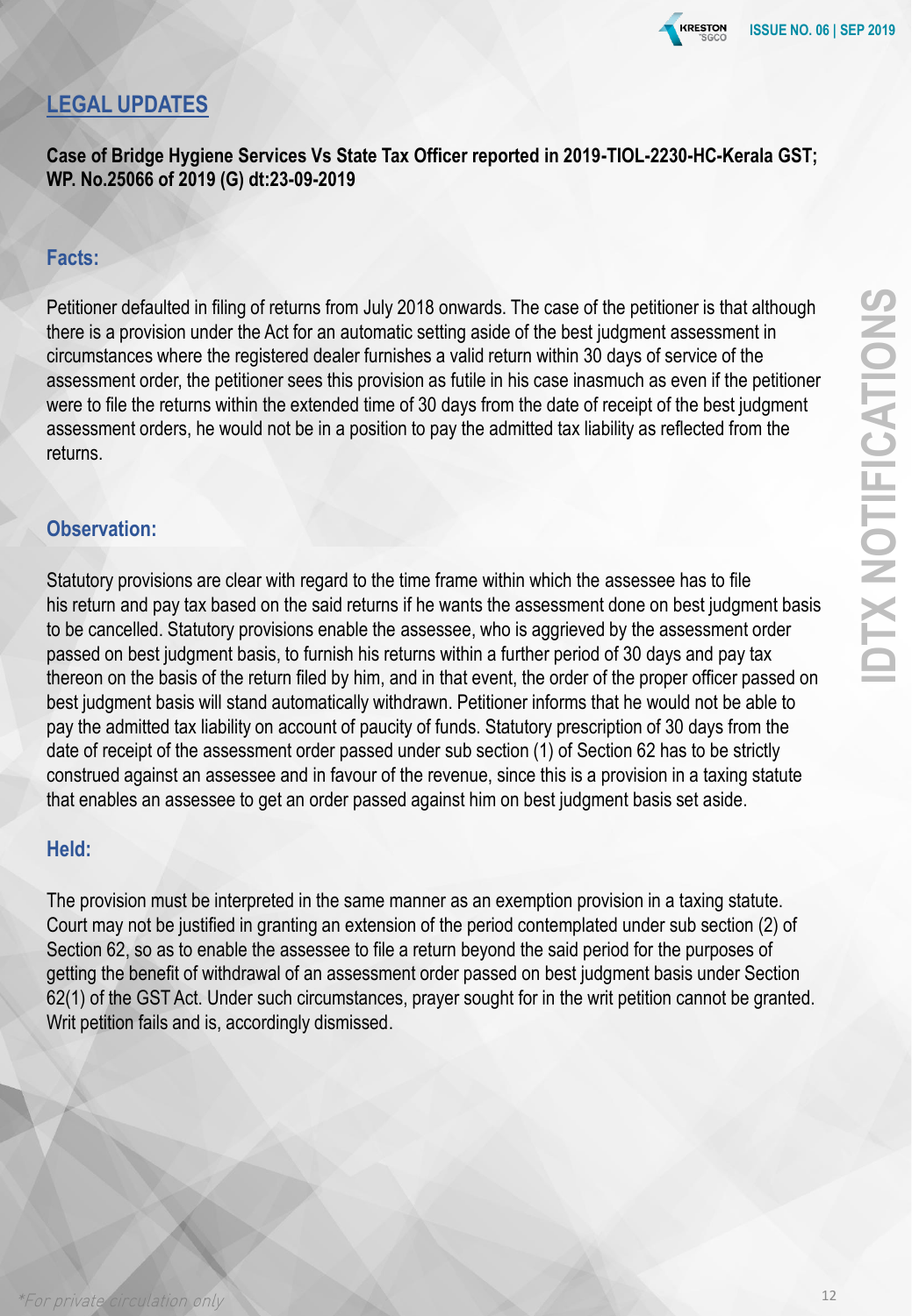

### **MCA UPDATES**

#### *NATIONAL FINANCIAL REPORTING AUTHORITY (AMENDMENT) RULES, 2019:*

• In exercise of the powers conferred by sub-sections (2) and (4) of section 132, subsection (1) of section 139 and sub-section (1) of section 469 of the Companies Act, 2013 (18 of 2013), the Central Government hereby makes the following rules, to amend the National Financial Reporting Authority Rules, 2018.

• These rules may be called the National Financial Reporting Authority (Amendment) Rules, 2019.

• In the said rules, in rule 5, for the figures, letters and words "30th April every year in such form as may be specified by the Central Government", the figures, letters and words "30th November every year in Form NFRA-2" shall be substituted.

• They shall come into force on the date of their publication in the Official Gazette.

#### *COMPANIES (APPOINTMENT AND QUALIFICATION OF DIRECTORS) FOURTH AMENDMENT RULES, 2019:*

• In exercise of the powers conferred by the second proviso to sub-section (1), subsection (4) and clause (f) of sub-section (6) of section 149, sub-sections (3) and (4) of section 150, section 151, sub-section (5) of section 152, section 153, section 154, section 157, section 160, sub-section (1) of section 168 and section 170 read with

section 459 of the Companies Act, 2013 (18 of 2013), the Central Government hereby makes the following rules further to amend the Companies (Appointment and Qualification of Directors) Rules, 2014.

•These rules may be called the Companies (Appointment and Qualification of Directors) Fourth Amendment Rules, 2019.

• In the Companies (Appointment and Qualification of Directors) Rules, 2014, - in rule 12A, after the fourth proviso, the following Note shall be inserted, namely:-

For the financial year ending on 31't March,2019, the individual shall submit eform DIR-3 KYC or web form DIR-3 KYC-WEB, as the case may be, on or before the 14th October, 2019."

• They shall come into force on the date of their publication in the Official Gazette

#### *COMPANIES (REGISTRATION OFFICES AND FEES) FIFTH AMENDMENT RULES, 2019:*

• ln exercise of the powers conferred by sections 396,398,399,403 and 404 read with sub-sections (11 and (2) of section 469 of the Companies Act,20t3 [18 of 2013), the Central Government hereby makes the following rules further to amend the Companies (Registration Offices and Fees) Rules, 2014.

• These rules may be called the Companies (Registration Offices and Fees) Fifth Amendment Rules, 2019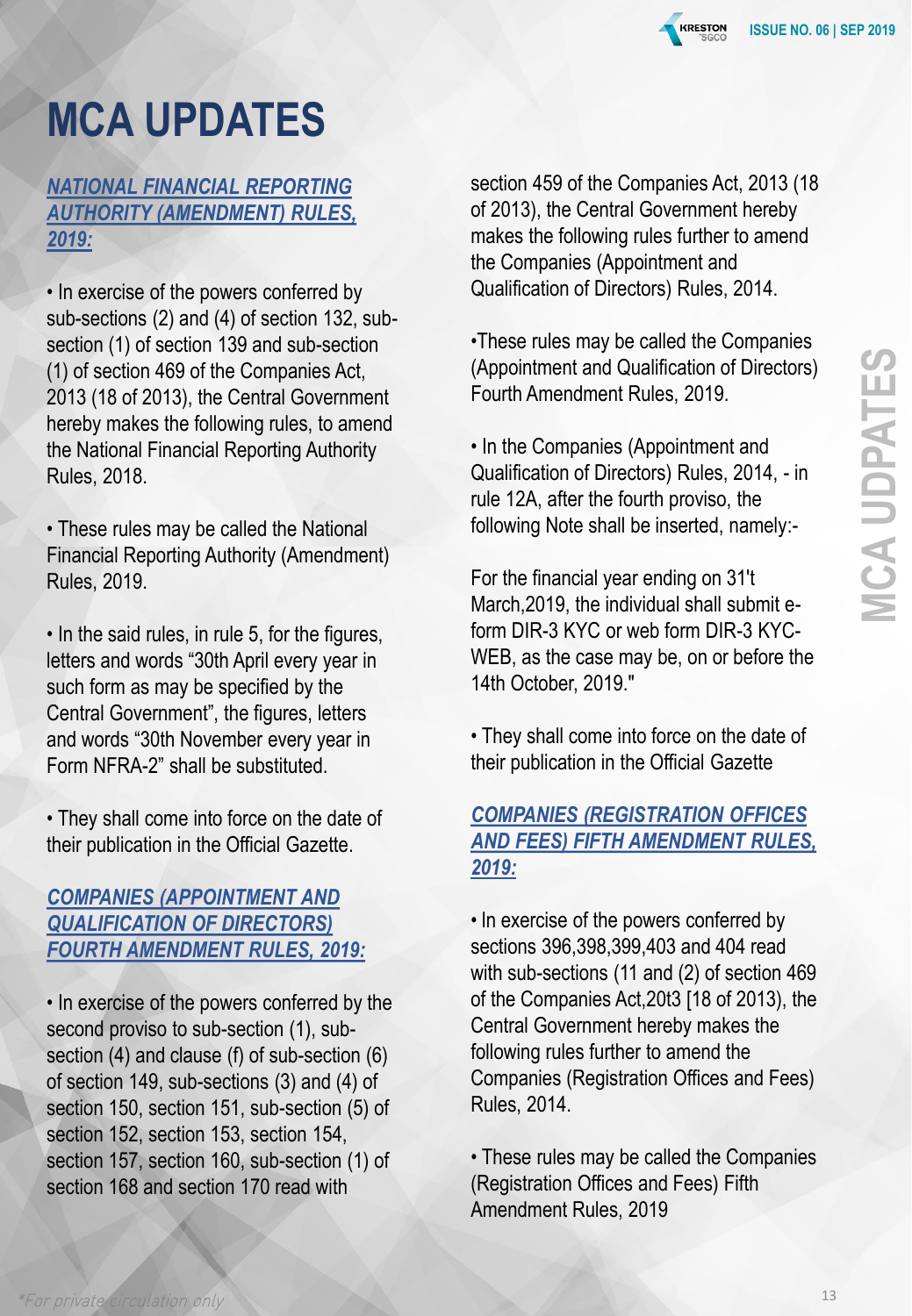

• In the Companies (Registration Offices and Fees) Rules, 2014, in the Annexure, in item VII relating to FEE FOR FILING e- Form DIR-3 KYC or DIR-3 KYC-WEB under rule 12A of the Companies (Appointment and Qualification of Directors) Rules, 2014, after sub- item no.(i), the following Note shall be inserted, namely:- \*Note: For the financial year ended on 31st March, 2019, no fee shall be payable in respect of e-form DIR-3 KYC or DIR-3 KYC-WEB through web service till 14th October, 2019."

• They shall come into force on the date of their publication in the Official Gazette.

#### *EXTENSION FOR FILING FORM BEN-2 & BEN- 1:*

• The Ministry of Corporate Affairs has received representations regarding extension of the last date {or filing of e-Form BEN-2 without additional fees on account of certain new aspects which require further examination and clarification. The matter has been examined and it is hereby informed that the time limit for filing e-form No. BEN-2 is extended upto 31.12.2019 without payment of additional fee and thereafter fee and additional fee shall be payable. Consequent to the extension in the date of filing of e-Form BEN-2, the date of filing of Form BEN-1 may be construed accordingly.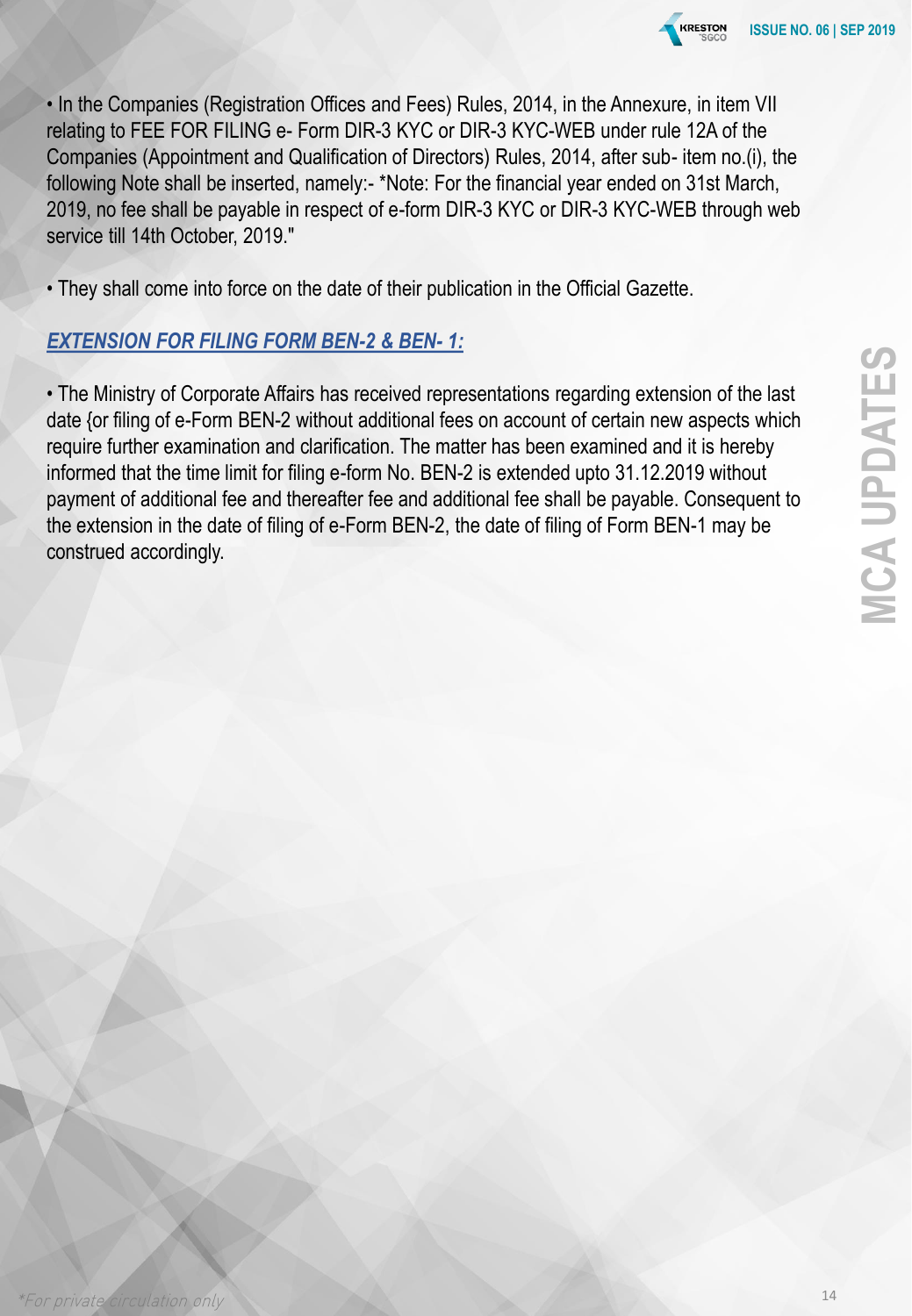

### **SEBI UPDATES**

#### *SECURITIES AND EXCHANGE BOARD OF INDIA (FOREIGN PORTFOLIO INVESTORS) REGULATIONS, 2019;*

- In exercise of the powers conferred by sub-section (1) of Section 30 read with sub section (1) of Section 11, clause (ba) of sub-section (2) of Section 11 and sub-sections (1) and (1A) of Section 12 of the Securities and Exchange Board of India Act, 1992, and under Section 25 of the Depositories Act, 1996, the Securities and Exchange Board of India hereby, makes the following regulations, to provide the framework for registration and procedures with regard to foreign investors who propose to make portfolio investment in India.
- This Regulation was issued on 23rd September, 2019.
- These regulations may be called the Securities and Exchange Board of India (Foreign Portfolio Investors) Regulations, 2019.
- They shall come into force on the date of their publication in the Official Gazette.